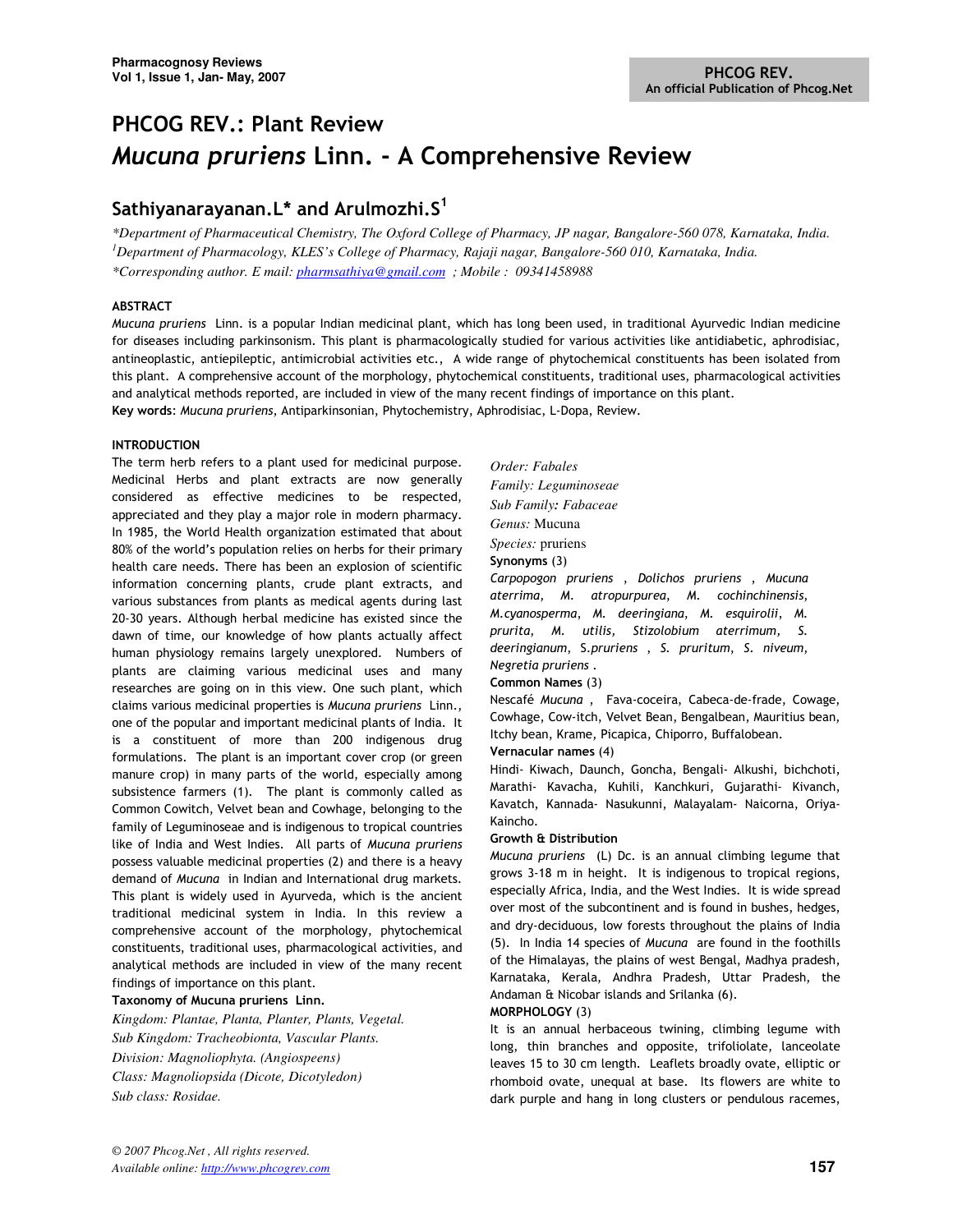grow in racemes in 2 or 3. The fruit of the plant is pod, which is thick and leathery. It is covered with reddish-orange coloured long stiff hairs that are readily dislodged and responsible for itching in workers involved in collection of the plant. The species name "pruriens " (from Latin, "itching sensation") refers to the results from contact with the seedpod hairs. Pods curved, 5-10 cm x 1.5-1.8 cm, longitudinally ribbed, turgid, densely clothed with persistent pale brown or gray, irritant bristles. Seeds, known as Mucuna beans are black, 4-6 in a pod, ovoid (6-12 mm long) with funicular hilum (5,7,8).

## MICROSCOPY (9)

#### Seed

The seed is characterized by the presence of a single layered palisade with irregularly thickened cell wall and light line passing through the upper part, single layer of parallely arranged bone shaped columnar cells, presence of substantial number of irregularly shaped stone cells just below the palisade layer in the hilum region around vascular sac and abundance of large, round to oval starch grains measuring 17 to 25  $\mu$  in parenchyma cells of cotyledons (10).

TS of seed show testa with palisade-like cells with thickened anticlinical walls in epidermis. Hypodermes comprises of 'T' shaped sells, which is followed by parenchyma with tangentially elongated cells. Cotyledons comprise of epidermis, and parenchymatous cells containing oil globules and oval starch grains (11).

#### Root (9)

At wounded or injured region of the root almost all the cortical cells contain rectangular crystals. A characteristic feature is the presence of interxylary phloem, which alternates with the fibre groups.





 $\rm_{/H2}$ 



*(−)3-Carboxy –1-methyl-6,7-dihydroxy-1,2,3,4-tetrahydroisoquinoline* 



*6-methoxy harman* β *–Sitosterol Nicotine* 

*L-Dopa 5-hydroxy tryptamine* 



*(−)3-Carboxy-1,1-dimethyl-6,7 dihydroxy-1,2,3,4-tetrahydroisoquinoline* 



## PHYTOCHEMISTRY

The plant is reported to have L-Dopa as a major constituent mainly in seeds (12 - 14). Alkaloidal constituents (15, 16) viz., mucunadine, mucunine, prurienidine, prurienine (17) are reported from seeds. Numbers of amino acids are reported from this plant (18, 19). Epoxy fatty acids viz., cis-12, 13 epoxyoctadec-trans-9-cis-acid, cis-12, 13-epoxyoctadectrans-9-enoic acid are reported (20). Lecithin is reported to be present in seed (21).

According to Dr. Duke's phytochemical and ethnobotanical databases Mucuna pruriens contains many diverse phytochemicals like 1-methyl-3-carboxy-6, 7-dihydroxy-1,2,3,4-tetrahydroisoquinolone,5-hydroxy

tryptamine, 5-methoxy-n,n-dimethyltryptamine-noxide, 5-oxyindole-3-alkylamine, 6-methoxyharman, alanine, arachidic acid, arginine, aspartic acid, behenic acid, β-carboline, β -sitosterol, bufotenine, choline, cystine, leucine, linoleic acid, myristic acid, n,ndimethyltryptamine, n,n-dimethyltryptamine-n-oxide, nicotine, oleic acid, palmitic acid, palmitoleic acid, phenylalanine, phosphorus, proline, protein, saponins, serine, stearic acid, threonine, tryptamine, tyrodine, valine and vernolic acid (22). Recently three new lipid derivatives were reported from n-hexane extract of seeds of Mucuna pruriens, namely (Z)-Triactont-5,7,9 triene; (Z)-Docos-2,4,6-trien-1,8-diol and (Z)-Docos-5 en-1-oic acid (23). This plant is a source of minerals (24). Misra and Wagner reported isolation of four 1,2,3,4 tetra hydroisoquinoline alkaloids (25) from the seed.



*(−)3-Carboxy -6,7-dihydroxy-1,2,3,4-tetrahydroisoquinoline* 



*(−)3-Carboxy-1,1-dimethyl-7,8 dihydroxy-1,2,3,4 tetrahydroisoquinoline* 

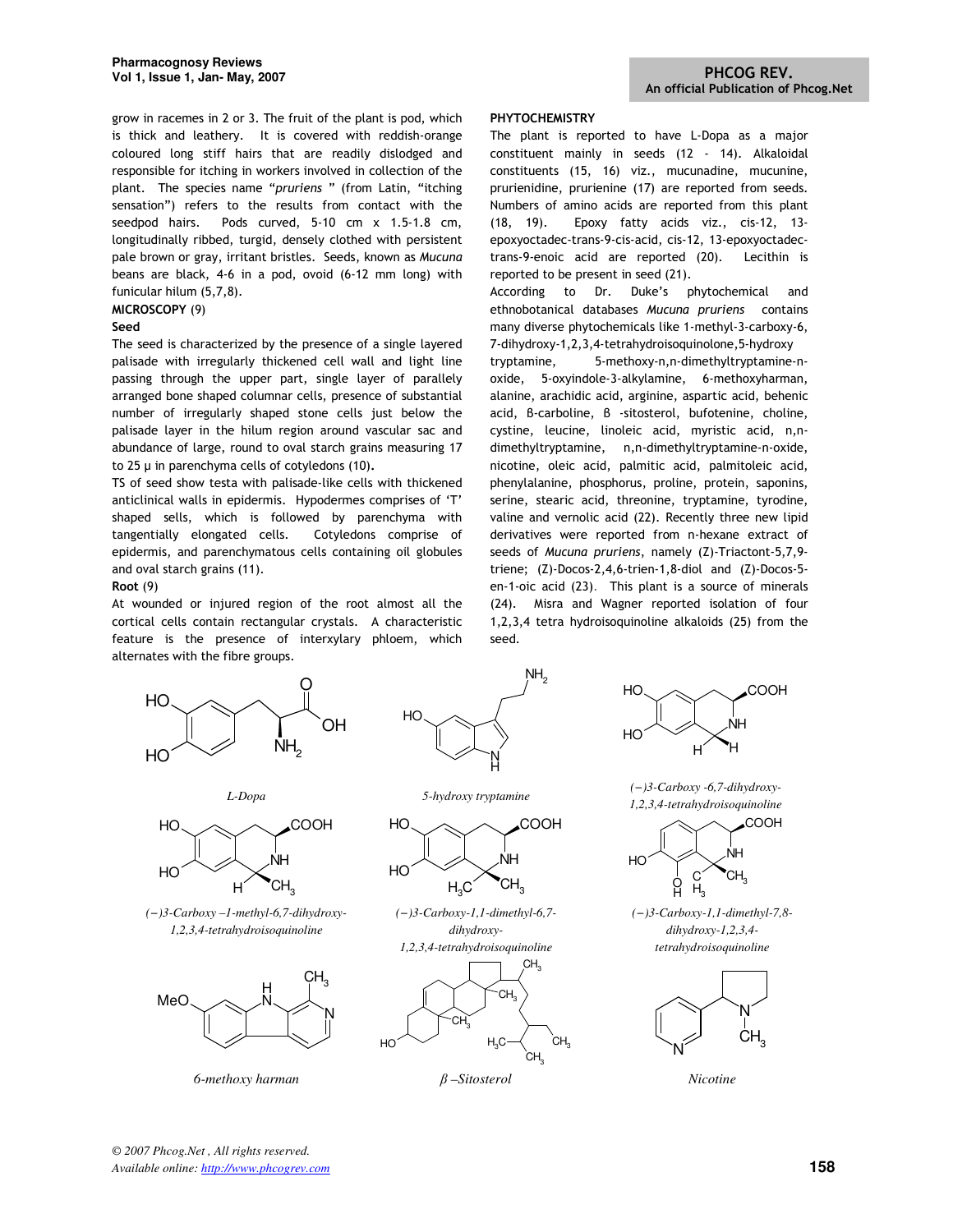## TRADITIONAL USES (26, 27)

Plant parts used- Seed, leaf and root.

Mucuna pruriens finds traditional use in number of diseases and its various parts are used for various purposes.

## Roots

Root is bitter, thermogenic, emolient, stimulant, purgative, aphrodisiac, diuretic, emmenagogue, anthelmintic, febrifuge and tonic. They are useful in vitiated conditions of vata and pitta in Ayurveda. The Ayurvedic usage of roots still extend for constipation, nephropathy, strangury, dysmenorrhoea, amenorrhoea, elephantiasis, dropsy, neuropathy, consumption, ulcers, fever and delirium.

#### Leaves

Aphrodisiac, anthelmintic, tonic, and are useful in ulcers, inflammation, helminthiasis, cephalalgia and general debility. Seeds

It has a long history of use in Indian Ayurvedic medicine, where it is used for worms, dysentery, diarrhea, snakebite, sexual debility, cough, tuberculosis, impotence, rheumatic disorders, muscular pain, gonorrhea, sterility, gout, delirium, dysmenorrhea, diabetes, and cancer. In India, it is considered an aphrodisiac, emmenagogue, uterine stimulant, nerve tonic, diuretic, and blood purifier. In Central America, Mucuna beans have been roasted and ground to make a coffee substitute for decades and is widely known as nescafé for this reason. The bean is cooked as a vegetable. In Brazil, the seed has been used internally for Parkinson's disease, edema, impotence, intestinal gas, and worms. It is considered a diuretic, nerve tonic, and aphrodisiac. Externally it is applied to ulcers. Seeds are astringent, laxative, anthelmintic, aphrodisiac, alexipharmic and tonic.

They are useful in gonorrhoea, consumption, sterility, vitiated conditions of vata and general debility. The hairs and flowers are vermifuge. In Ayurvedic system, powder of Mucuna seeds is used for treating Parkinson's disease.

## BIOLOGICAL ACTIVITIES

## Anti-Parkinson's activity

Traditionally, M. pruriens has been used as a nerve tonic for nervous system disorders. Because of the high concentration of L-dopa in the seeds, it has been studied for its possible use in Parkinson's disease. Numerous in vivo studies also have been conducted in rats and humans (28, 29). Hussain et al proved that Mucuna pruriens is more effective than L-DOPA in parkinson's disease in animal model (30). Even L-Dopa free fraction of seed showed significant antiparkinsonism activity (31, 32). These studies state that at equivalent doses Mucuna powder resembles L-DOPA with respect to modulation of dopaminergic pathways, while the presence of other constituents in contribute to improved antiparkinsonian activity and greater tolerability in animals.

#### Clinical Research

HP-200, which is a first liquid levodopa contains Mucuna pruriens endocarp, has been shown to be effective in the treatment of Parkinson's disease. The long-term effect of Mucuna pruriens endocarp in HP-200 on monoaminergic neurotransmitters and its metabolite in various regions of the rat brain was studied by Manyam et al. HP-200 at oral administration of Mucuna pruriens endocarp in the form of HP-200 had a significant effect on dopamine content in the cortex with no significant effect on levodopa, norepinephrine or dopamine, serotonin, and their metabolites- HVA, DOPAC and 5-HIAA in the nigrostriatal tract. The failure of Mucuna pruriens endocarp to significantly affect dopamine metabolism in the striatonigral tract along with its ability to improve Parkinsonian symptoms in the 6-hydorxydopamine animal model and humans may suggest that its antiparkinson effect may be due to components other than levodopa or that it has an levodopa enhancing effect (33). In a clinical trail, Eight Parkinson's disease patients with a short duration Ldopa response and on period dyskinesias completed a randomised, controlled, double blind crossover trial. Mucuna preparation led to a considerably faster onset of effect, reflected in shorter latencies to peak L-dopa plasma concentrations. Peak L-dopa plasma concentrations were 110 % higher and the area under the plasma concentration v time curve (area under curve) was 165.3% larger. No significant differences in dyskinesias or tolerability occurred (34).

## Hypoglycaemic and Hypocholesterolemic activity

M.C. Pant et al reported that Mucuna pruriens possesses hypoglycemic and hypocholesterolemic effects in the normal rats (35). The sugar level was lowered by 39% and the cholesterol level was lowered by 61% with the rats fed with Mucuna pruriens.

#### Anti-tumour effect

Antineoplastic activity of M. pruriens was evaluated by several studies. Gupta et al reported the antineoplastic efficacy in their search for anticancer plants (36). The effect of methanolic extract of Mucuna pruriens seeds on tumour growth and host's survival time in Ehrlich ascitic carcinoma bearing Swiss albino mice was reported by Yerra Rajeshwar et al (37). Mucuna pruriens at a dose of 125 and 250 mg/kg body weight showed decrease in tumour volume, packed cell volume, viable cell count and increase in the mean survival time in treated animals compared to control. Haematological studies resulted in restoration of Hb content to near normal levels, significant decrease in RBC count and increase in WBC counts in extract treated animals when compared to control. M. pruriens decreased the levels of lipid peroxidation and increased the levels of glutathione, superoxide dismutase and catalase.

#### Antioxidant activity

Tripathi et al (38) established the antioxidant activity on in vivo models of lipid peroxidation. When Alcoholic extract of the seeds of M. pruriens was administered orally at a dose of 60mg/100mg body weight up to 30 days showed significant inhibition in lipid peroxidation induced by alloxan and immobilized stress. The extract by itself has no toxic effect on this dose, as it does not induce any peroxidation.

In their in vitro study they have proven that M. pruriens possesses dose dependent protection against superoxide generation, hydroxyl radical production and FeSO<sub>4</sub>-induced lipid peroxidation. The protective action is through their removal of free radicals or by direct chelation of free iron (38). According to Tripathi et al the alcohol extract of the seeds of M. pruriens has an anti-lipidperoxidation property, which is mediated through the removal of superoxides and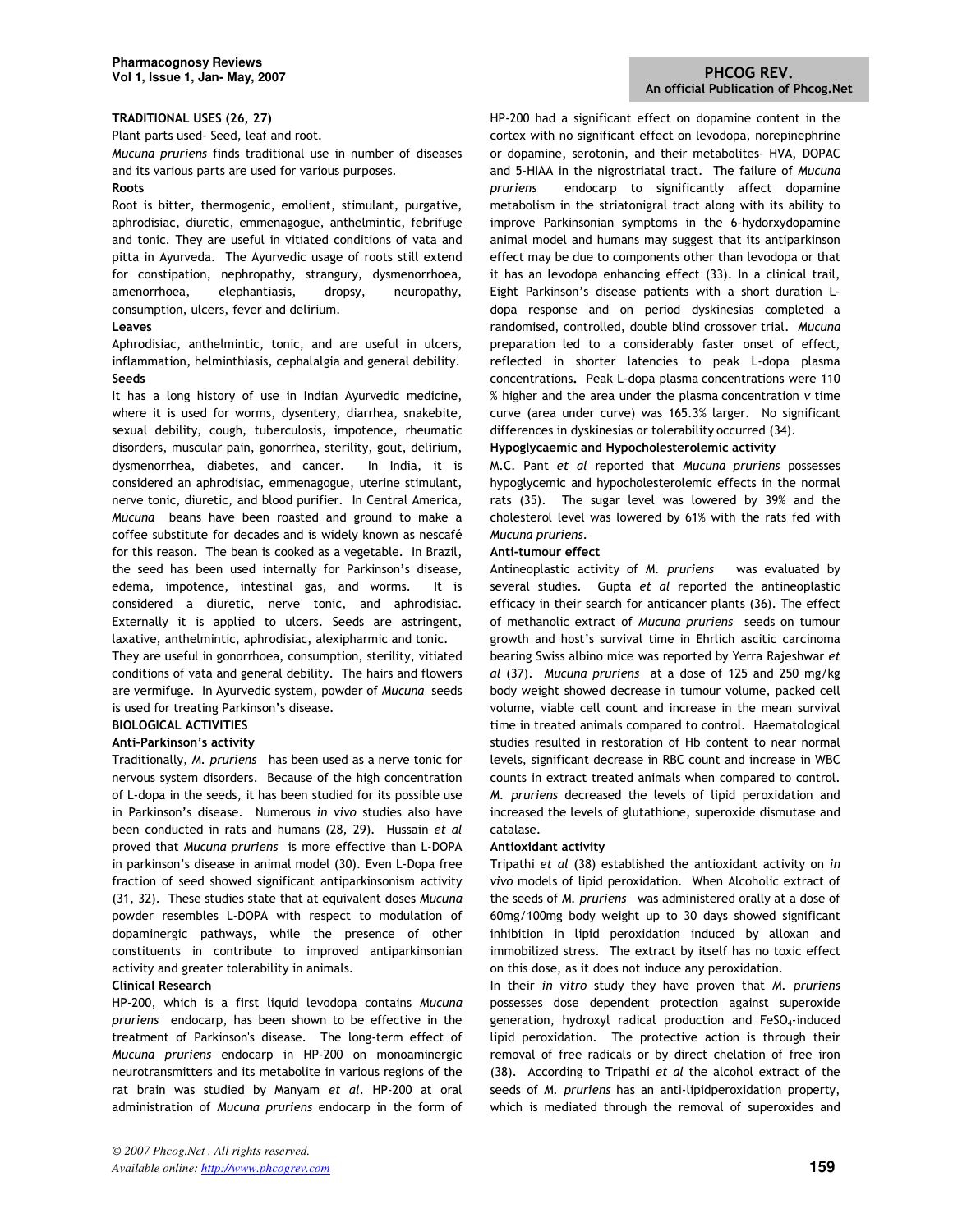hydroxyl radicals. This was established by the study of in vitro antioxidant activity in rat liver homogenate to investigate the chemical interaction of various phytochemicals with different species of free radicals. There was no change on the rate of aerial oxidation of GSH content but it significantly inhibited FeSO<sub>4</sub> induced lipid peroxidation. It also inhibited the specific chemical reactions induced by superoxides and hydroxyl radicals. An in vivo study on albino rats for 30 days showed no toxic effect up to a dose of 600 mg/kg body weight, on oral administration. There was no change in the level of TBA-reactive substances, reduced glutathione content and SOD activity in the liver. The activity of SGOT, SGPT and alkaline phosphatase was also unchanged (39).

Yerra Rajeshwar et al reported inhibition of ascorbate/FeSO<sup>4</sup> induced peroxidation by methanolic extract of M. pruriens which was monitored by the change in optical density of the prepared concentrations (10 – 320 µg/ml). The inhibition of increased with increase in concentration of the extract (40).

#### Neuroprotective effect

M. pruriens cotyledon powder showed significant increase in the brain mitochondrial complex I activity (in vitro) on the nigrostriated tract of 6-OHDA lesioned rats. The endogenous levodopa, dopamine, norepinephrine and serotonin content in the substantia nigra were restored significantly. The possible mechanism, as reported, for the neurorestorative activity was shown due to increased complex I activity and also the presence of NADH and Co-enzyme Q in the M. pruriens cotyledon powder (41).

## Learning and memory enhancement

In the study by Poornachandra et al, Mucuna pruriens showed significant activity on learning skills and memory enhancement in Wistar male rats. Results on memory retrieval, assessed on  $17<sup>th</sup>$  day suggested an increase of 15% and 35 % memory retrieval in animals that received extract only in memory retrieval session and animals that received extract during both in training and memory retrieval sessions respectively (42).

## Antidiabetic activity

The antidiabetic efficacy of Mucuna pruriens Linn. has been established by many researchers (43, 44). Grover et al reported this property in their search for antidiabetic plants in alloxan induced diabetic rats (45). Rathi et al (46) evaluated the alcoholic extract of M. pruriens (100, 200 and 400 mg/kg/day) in alloxan induced rats and streptozotocin (STZ) mice. The maximum antihyperglycaemic effect occurred at week 6 at a dose of 200 mg/kg/day. In chronic alloxanized rats, a decrease of 40.71%, 45.63%, 50.33% and 51.01% in plasma glucose levels at 1, 2, 3 and 4 months was observed. In chronic STZ diabetic mice no significant effect was observed. The alteration in hepatic and skeletal muscle glycogen content and hepatic glucokinase, hexokinase, glucose-6-phosphate and phosphofructokinase levels in diabetic mice were not restored. Grover et al (47) studied the effect of extract on glucose concentration and renal damage in streptozotocin-induced diabetic mice. Plasma glucose concentrations in STZ-diabetic mice were reduced by 9.07%, prevented polyuria and the rise in UAE levels from day 0 to 40

in comparison to diabetic controls whereas Mucuna pruriens failed to modify renal hypertrophy. Rathi et al also studied the protective effect of Mucuna pruriens in the prevention of murine alloxan dibetic cataract. Lyophilized aqueous extract of M.pruriens (200 mg/kg p.o.) decreased (40.17%) the incidence rate of cataract in treated groups (48). Donati et al demonstrated the presence of D-chiro-inositol and its two galacto-derivatives in Mucuna pruriens seeds and explained their antihperglycaemic effect (49).

## Aphrodisiac activity

The traditional aphrodisiac property of this plant is scientifically analysed and proved by several experiments using seeds of M. pruriens. According to the studies of Amin et al (50), M. pruriens stimulates sexual function in normal male rats which was observed by increase in mounting frequency, intromission frequency and ejaculation latency where as, Rajendran et al (51) proved the decrease in sexual function in female rats.

#### Antivenom activity

The anti-venom activity is studied extensively and established by Guerranti et al. The antivenom property of water extract of seeds was assessed in vivo in mice and tested for its immunological properties. Two proteins of Echis carinatus venom with apparent molecular masses of 25 and 16 kDa were detected. The results demonstrated that the observed antivenin activity has an immune mechanism. Antibodies of mice treated with non-lethal doses of venom reacted against some proteins of M. pruriens extract (52).

The effect of a lethal Echis carinatus venom on serum enzyme levels and blood plasma coagulation parameters in rats pretreated with Mucuna pruriens seed aqueous extract was investigated by Aguiyi et al (53). They observed an increased enzymes lactate dehydrogenase (LDH), glutamic pyruvic transaminase (SGPT), creatinine kinase (CK) and changed coagulation parameters D-Dimer and Quick levels due to the venom effect were inhibited. However, the extract MP101UJ appeared to significantly inhibit the lethal venom induced myotoxic, cytotoxic and coagulation activities in experimental animals. An increase in procoagulant activity was found with the extract of MP101UJ in prothrombin activation by EV in vitro by clotting and chromogenic assay (54).

Immunization against cobra venom using Mucuna pruriens derived serum immunoglobulins was carried out in a mouse model. The neutralizing ability of circulating antibodies was assessed by challenging the immunized mice with a minimum lethal dose of purified venom after 4, 24, 72 and 168 h. The single injection of the antibody preparation produced a high and sustained immune response with high survival rates of treated animals. Guerranti et al (55) demonstrated that the MPE immunogen generating the antibody that cross-reacts with the venom proteins is a multiform glycoprotein (gpMuc) whose immunogenic properties mainly reside in its glycanchains and stated that gpMuc contains both N- and O-glycans. Mild alkaline treatment but not PNGase F led to loss of reactivity, indicating that O-glycans are probably involved in the antigenicity of gpMuc.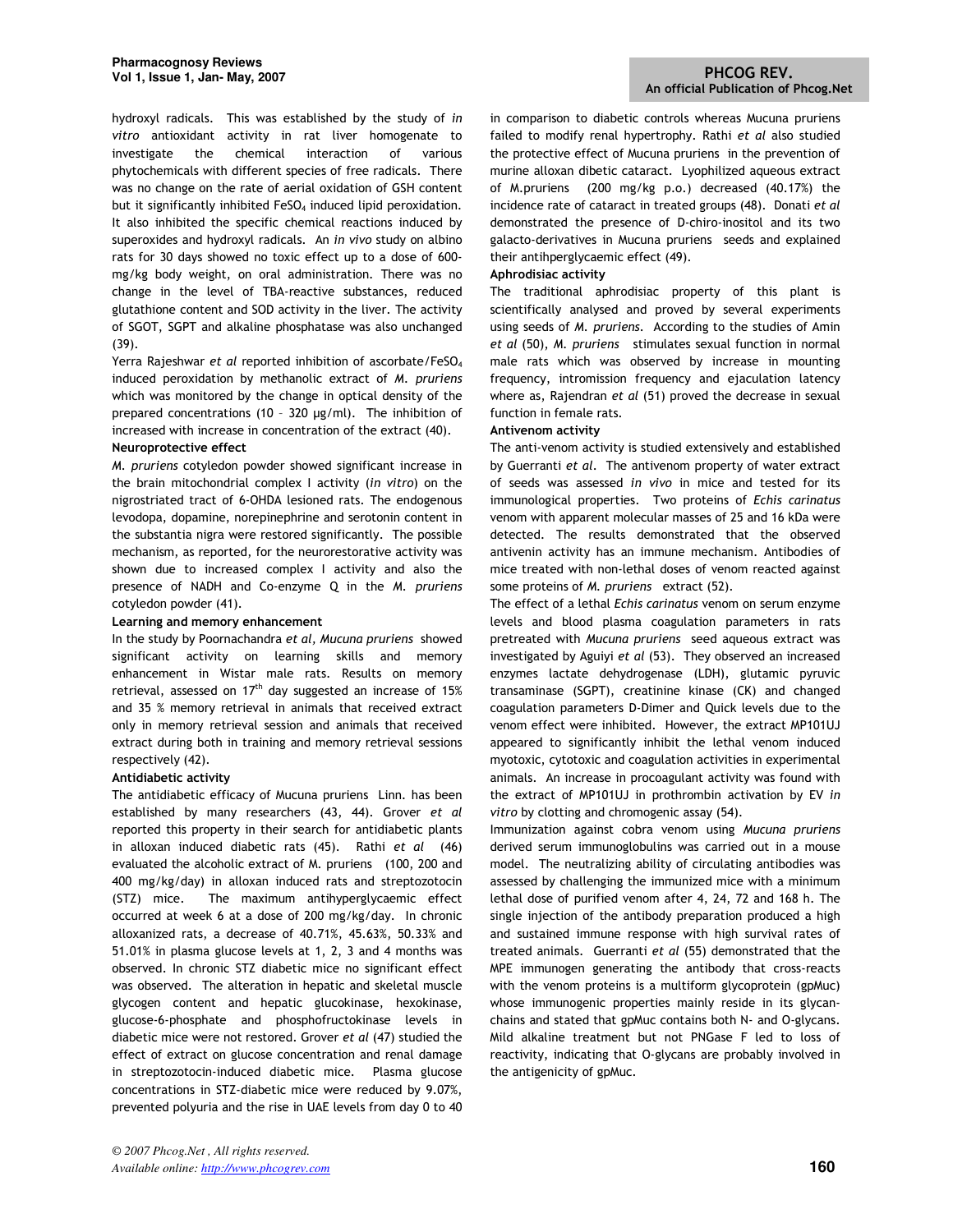#### Antimicrobial activity

Yerra Rajeshwar et al (40) reported the antimicrobial activity of the methanolic extract of M. pruriens by disc diffusion method against gram positive and gram-negative bacteria. Extract showed a broad spectrum of activity against all bacterial strains tested.

## Anti-protozoal effect

Ekanem et al proved that the crude methanolic extract of leaves of Mucuna pruriens has potential for effective control of I. multifiliis infection in Goldfish. There was a 90% reduction in numbers of I. multifiliis on fish after treatment in baths of plant extract at 200 mg/litre and parasite-induced fish mortality was reduced significantly. In vitro tests led to a 100 % mortality of I. multifiliis in 150 mg/litre of M. pruriens extract (56).

#### Analgesic and Anti-inflammatory activities

Hishikar et al has reported the anti-inflammatory activity of seeds of M. pruriens (57). Analgesic and antipyretic effects of Mucuna pruriens was reported by Lauk et al (58).

Pharmacological Activities of Isolated compounds

The alkaloidal constituent prurieninine from Mucuna pruriens is reported to slow down the heart, dilate the blood vessels, decrease blood pressure, and increase the peristaltic action of intestine of frogs (3). According to Saksena et al the total alkaloids increase spermatozoa population, weight of testis, seminal vesicles and prostrate of rats (59). Total alkaloids of seed showed weak neuro-muscular blocking effect on frog rectus abdominus (60).

#### Toxicity studies

The acetone extract of the root was toxic to the insects, being 1.93 times as toxic as the extract of Jatropha curcas Linn. seeds. The hairs on fresh/dry pods can cause intense itching on contact. It may also cause blister/dermatitis due to mucanin. The use of unprocessed, raw VB in diets for both humans and chickens is often accompanied by toxic symptoms. In human, symptoms of neurotoxicity and behavioral changes as well as severe vomiting have been reported by Infante et al (61) and Miller et al (62).

## ANALYTICAL METHODS

Parikh et al (63) reported HPLC method for the estimation of L-DOPA, the major phytochemical in Mucuna pruriens using Lichrosphere 100 RP-18 (5µm, 125 X 4 mm id) column at the flow rate of 1ml/min. Paper chromatography and potentiometric methods also available for L-DOPA estimation (64). Tomiato-Yokotani et al analysed L-DOPA by HPLC and LC-ESI/MS in a study (65).

#### CONCLUSION

The study of herbal medicine spans the breadth of pharmacology, the study of the history, source, physical, and chemical properties, mechanisms of action, absorption, distribution, biotransformation, excretion and therapeutic uses of "Drugs". In many respects, the pharmacological investigation of herbal medicine is just beginning. From this review, no doubt that the pharmacologically potent plant Mucuna pruriens is investigated for many activities. Still there is paucity for the mechanism and bioactive principles that are responsible for the activities except L-DOPA and some alkaloids. The important aspect in using herbal extracts and their formulation is the quality assurance of the herbal preparations for their safety and efficacy. Although there is a tremendous development in the formulations of herbal products, still the quality control aspects for the crude and prepared forms of many herbal medicines are at infancy. This is due to the complex nature of the constituents of plants. The level of same constituent in the herbal medicine may vary extremely depending on geographic origin, climatic condition, soil, harvest season, processing techniques and other factors. Generally only limited components are determined by chromatographic methods in the quality testing of herbal preparations. Various chromatographic techniques such as TLC, GC, HPLC, HPTLC, and PC-SFC-DAD are used for herbal analysis. The literature survey revealed that there are less scientific analytical methods for the Mucuna prureins extracts and their constituents except some methods like HPLC, method for the estimation of L-dopa. Due to the diversity of phytochemical constituents it is difficult to predict the exact mechanism in past days but the recent tremendous development in modern analytical methods can be useful for the separation, characterization and quality control aspects. There is lack of recent advanced methods like HPTLC, Flash chromatography etc. Further researches in view of fulfilling the need of quality control aspects, standardization for the various constituents and extracts are needed.

#### ACKNOWLEDGEMENTS

The authors wish to thank Principal and Director, The Oxford college of Pharmacy, Bangalore for the facilities provided for the study.

#### **REFERENCES**

- 1. D. Buckles. Velvet bean (*Mucuna pruriens* ): A "new" plant with a history. *Economic Botany* **49(1):** 13-25 (1995).
- 2. J.F. Caius. *The medicinal and poisonous legumes of India,* (Scientific Publishers, Jodhpur, 1989) pp. 70-71.
- 3. *The Wealth of India. Raw materials Vol. 6*, (CSIR, New Delhi, 1985) pp. 442.
- 4. P.K. Warrier, Nambiar and Ramakutty. *Indian medicinal plants-a compendium of 500 species*, *Vol. 4,* (Orient Longman Ltd, Madras, 1995) pp. 68-72.
- 5. R.P. Rastogi and B.N. Mehrotra. *Compendium of Indian medicinal plants, Vol.5*, (CDRI, Lucknow, 1994) pp.554.
- 6. A.A. Farooqi, B.S. Sree Ramu. *Cultivation of medicinal and aromatic crops,* (Universities Press, New Delhi, 2001) pp.74.
- 7. S. P. Agharkar. *Medicinal plants of Bombay presidency,* (Scientific publishers, Jodhpur, 1991) pp. 1-2.
- 8. C.S.T. Sastry and Y.Y. Kavathekar. *Plants for reclamation of wastelands,*  (Publications and Information Directorate, New Delhi, 1990) pp. 317-318.
- 9. D.M. Verma, N. Balakrishnan and R.D. Dixit. *Flora of Madhya Pradesh*. (Botanical Survey of India, Lucknow, 1993) pp.190-191.
- 10. G.V. Satyavati, A.K. Gupta and N. Tandon. *Medicinal Plants of India*. *Vol II*, (Indian Council of Medical research, New Delhi, 1987) pp. 282-289.
- 11. P.C. Sharma, M.B.Yelne and T.J.Dennis. *Database on medicinal plants used in Ayurveda*. *Vol 1.* (Central council for Research in Ayurveda and Siddha, New Delhi, 2000) pp. 200.
- 12. E.A. Bell and D.H. Janzen. Medical and ecological considerations of L-Dopa and 5- HTP in seeds. *Nature* **229:** 136-7 (1971).
- 13. M. Damodaran and R. Ramaswamy. Isolation of 1-3,4dihydroxyphenylalanine from the seeds of *Mucuna pruriens* . *Biochem. J.* **31:** 2149-52 (1937).
- 14. M.E. Daxenbichler, C.H. VanEtten, E.A. Hallinan, F.R. Earle and A.S. Barclay. Seeds as sources of L-dopa. *Journal of Medicinal Chemistry* **14:** 463-465 (1971).
- 15. J.C. Mehta and D.N. Majumdar. Indian medicinal plants. Part V. *Mucuna pruriens*  bark. (N.O. Papilionaceae) Part I. *Indian J pharm*. **6:** 92-95 (1944).
- 16. D.K. Santra and D.N. Majumdar. The *Mucuna pruriens* D.C. Part II. Isolation of water soluble alkaloids. *Indian J pharm*. **15:** 60-61 (1953).
- 17. D.N. Majumdar and C.D. Zalani. *Mucuna pruriens* , D.C. Alkaloidal constituents. Part III. Isolation of water soluble alkaloids and a study of their chemical and physiological charaterisations. *Indian. J.Pharm.* **15:** 62-65 (1953).